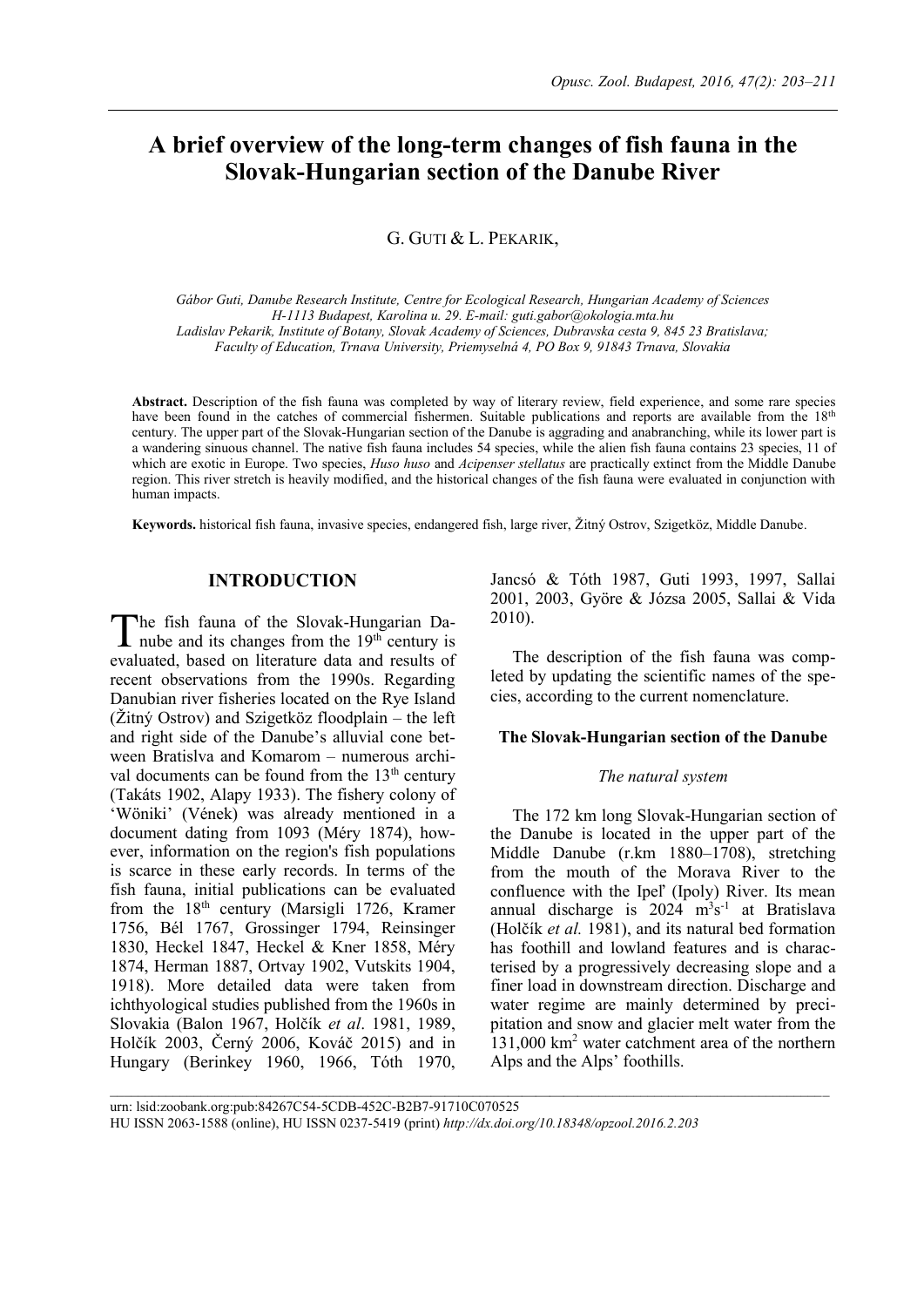The water regime is basically stochastic; however, from spring to the middle of summer, generally several flood pulses arrive consecutively. The melting of the Alps' snow cover and glaciers, and the simultaneous significant quantity of precipitation characteristic from the end of May and throughout June generally result in large flood pulses. The low water period usually sets in by October, followed by a weak increase in discharge. In December, a low water period begins, as the high mountains in the catchment area no longer provide water, due to the freezing conditions. The fluctuation of discharge and associated sediment transport are the governing forces of the evolution of the riverbed. The main flow used to change its course frequently during major flood events, producing a channel network at various elevations, with arbitrary distributions of flows at different stages, in the pristine conditions.

The Slovak-Hungarian section of the Danube can be divided into two main stretches, according to geomorphic patterns, succeeding downstream (Tőry 1952, Pécsi 1959):

- The upper stretch (r.km 1880-1790) is located in the lower Alpine foothills zone. It is an aggrading and anabranching section, formed on a large alluvial cone with extensive floodplains. It was supplied with coarse load mainly by the Upper-Danube. The main arm of the river has a relatively high slope (0.12–0.35%.), and the lateral wandering of anabranches used to be intensive, thus floodplains are parcelled by abandoned channels.
- The lower stretch of the Slovak-Hungarian section (r.km 1790–1708) has a slightly wandering, sinuous channel with irregular islands and narrow floodplains. Its slope is 0.05– 0.10%, and the river bed is composed of gravel.

The river and its associated floodplains support a considerable proportion of the fluvial biodiversity in the Hungarian Lowland ecoregion, but they suffer the impacts of a multitude of human activities.

# *Human impacts*

In the  $19<sup>th</sup>$  century, the acceleration of social, demographic, and economic development generated driving forces for extensive river utilisation and land use. The driving forces (river engineering, navigation, hydropower utilisation, fishery, agriculture, forestry, etc.) provide several benefits for the society and provoke changes in economic production however, these needs put pressure on the riverine environment. The progress of regular boat services, particularly between Budapest and Vienna, necessitated the dredging, tightening and straightening of the river bed, including cutting off meanders. Comprehensive flood protection works were carried out at the end of the  $19<sup>th</sup>$ century, and the passage of the flood pulses accelerated, therefore the duration of flooding dropped.

In the second half of the  $20<sup>th</sup>$  century, installations of the high water regulation were maintained or reconstructed, navigability was improved, and hydropower utilisation started to develop. Since the beginning of the 1990s, when the Gabčikovo hydropower dam was put into operation, the Danube has been diverted into a 29 km long bypass canal and only 20% of its discharge (even less during the winter period: 200  $\rm m<sup>3</sup>s<sup>-1</sup>$ , about 10%) has remained in the former river bed. In subsequent years, minor mitigation measures were implemented for water replenishment in the floodplain branches, and several scenarios were proposed for the extensive rehabilitation of the river-floodplain ecosystem, but the bilateral negotiations between Hungary and Slovakia did not resulted in any significant outcomes (Kern & Zinke 2000).

Since the completion of the Rhine-Main-Danube Canal, further improvement of navigability of the Slovak-Hungarian section of the Danube has been encouraged, but the development of the navigation route may have numerous negative impacts on the ecological status of the river. The EU water policy includes strict provisions regarding the options of river engineering, which could lead to confrontations between the inland shipping sector and environmental protection.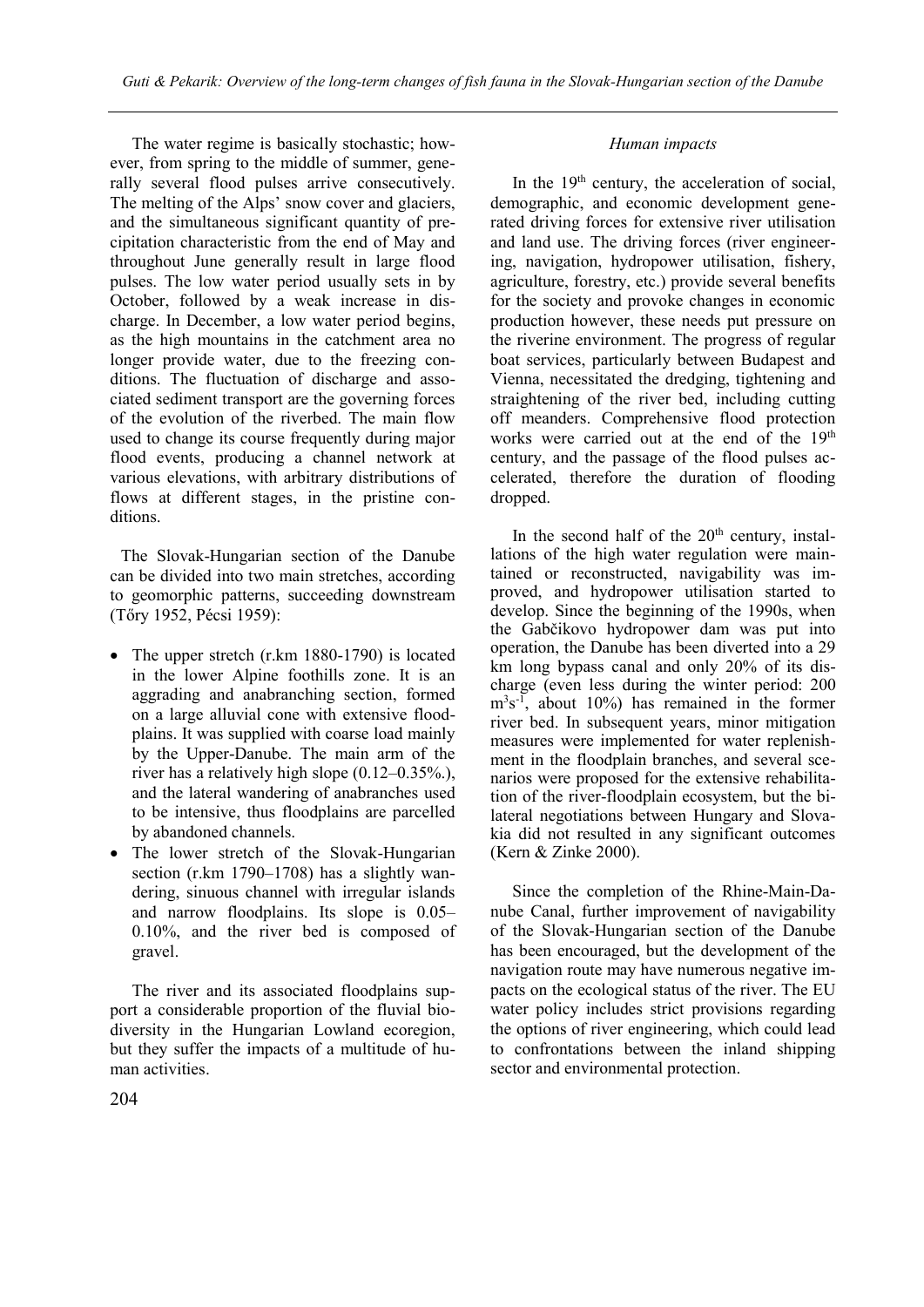# **The native fish fauna**

The fish fauna of the Slovak-Hungarian section of the Danube is characterised by a relatively high number of species (Jancsó & Tóth 1987, Holčik *et al.* 1989, Guti 1997, Holčik 2003, Sallai & Vida 2010). This can be explained by the following reasons:

- the zoogeographical significance of the Danube basin (Bănărescu 1991)
- the transitional zone between the foothill and the lowland zones, i.e. hyporhitron– epipotamon–metapotamon
- the continuously changing river-floodplain ecosystem (Welcomme 1985), characterised by a great variability in geomorphological and hydrological conditions, and a high diversity of aquatic habitats with different degrees of spatiotemporal connectivity

The hydrological variety of the upper braidedanastomising section of the Slovak-Hungarian stretch of the Danube was favourable for fish reproduction. In the spawning period, several fluvial species migrate instinctively against the current, sometimes covering a distance of more than 100 km (Waidbacher & Haidvogl 1998), before they find a suitable habitat for spawning. The high gradient upstream is hard to overcome for most of the migratory species, but fish can spread into floodplain waters during the spring and early summer inundations. The large, slow flowing sidearm systems serve as ideal nursery habitats and provide rich feeding areas for several fish species.

The native fish fauna includes 54 species (Table 1). It contains elements from the montane stretch of the Upper Danube (*Hucho hucho, Salmo trutta*, etc.); and Black Sea migratory species, such as anadromous sturgeons (*Huso huso, Acipenser gueldenstaedti, A. stellatus*). The fish fauna of the eupotamon type riverbed is dominated by rheophilic fish species (*Acipenser ruthenus, Barbus barbus, Chondrostoma nasus, Cottus gobio, Gymnocephalus schraetser, Zingel*  *zingel*, etc.). The connected backwaters represent the parapotamon type habitats, and their fauna includes several rheophilic and eurytopic species (*Rutilus rutilus, Alburnus alburnus, Blicca bjoerkna, Perca fluviatilis*, etc.). The disconnected plesiopotamic or paleopotamic backwaters are populated with eurytopic and limnophilic fish species (*Scardinius erythrophthalmus, Carassius carassius, Tinca tinca, Misgurnus fossilis, Umbra krameri*, etc.) that are bound to the still waters of the floodplain. In general, the diversity of fish species is the greatest in the eupotamon and parapotamon, and it tends to decrease in the plesioand paleopotamon.

## **Alien species**

The Danube basin is being rapidly colonised by alien species, due to the introduction of exotic species, as well as the overall deterioration of the fluvial ecosystem from the end of the  $19<sup>th</sup>$  century.

The list of the alien fish fauna of the Slovak-Hungarian river section contains 23 species, 11 of which are exotic in Europe (Table 1). Most of the alien species had been introduced unintentionally into the Danube, therefore a description of potential routes and mechanisms of their introduction, including an assessment of the environmental conditions necessary for their reproduction, is an important issue concerning the long-term changes of the fish fauna.

The development of navigation ways, vessel traffic, and the increasing interconnection of various water bodies promoted by canals significantly contribute to the dispersion of non-native species, such as the spreading of Ponto-Caspian gobies, which began in the final decades of the  $20<sup>th</sup>$  century. The most abundant species is the round goby (*Neogobius melanostomus*), occurring in rip-rap embankments of the main channel, side arms and irrigation canals. Bighead goby (*Ponticola kessleri*) inhabits the same habitats, while monkey goby (*Neogobius fluviatilis*) prefers the sandybottom habitats. Racer goby (*Babka gymnotrachelus*) is more limnophilic, and occurs in more or less disconnected side arms with muddy bottoms.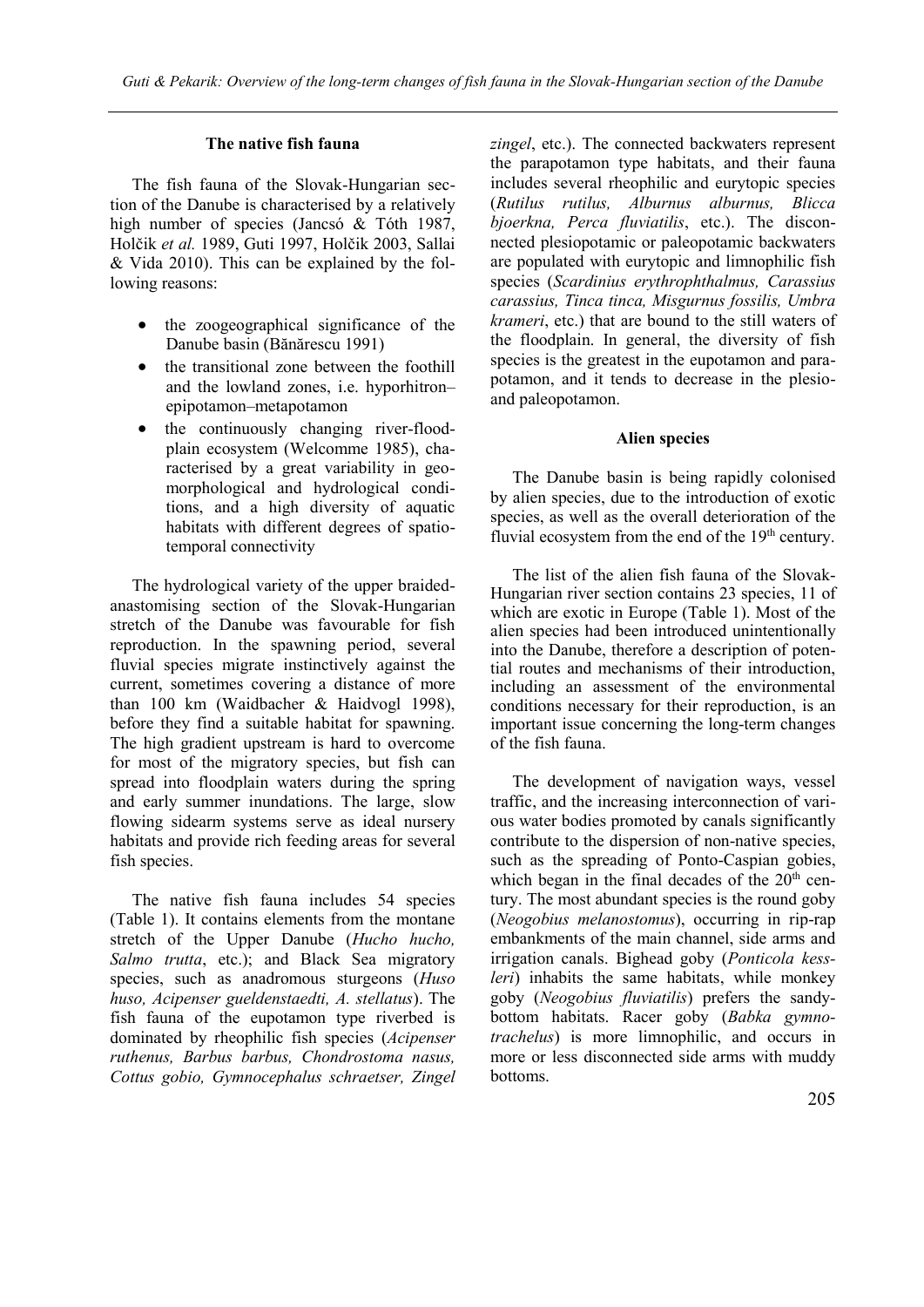The severe impacts on native species and the structure and functioning of the ecosystem caused by alien species can be demonstrated on the case of the invasive gobies. European bullhead (*Cottus gobio*) used to be a relatively abundant species along the upper part of the Slovak-Hungarian section of the Danube at the beginning of the 1990s. When the discharge of the Danube was diverted to the bypass canal of the Gabčikovo hydropower station in 1992, the water level in the main arm of the river dropped by 4 m compared to the previous mean water levels, in the section between Rajka and Dunaremete. In this situation, the fish surveys along the rip-rap embankments indicated the massive occurrence of *Cottus gobio*, more the 100 ind./100 m abundance at some sampling sites in the Hungarian side of the main arm. The frequency of the species started to decline in the next years, and it nearly disappeared, parallel to the widespread appearance of *Ponticola kessleri* (Figure 1). Only a few specimens were recorded in Bratislava in 2013. On the other hand, the populations of predators such as burbot (*Lota lota*) seem to be increasing since the gobies started spreading.

The investigation of stickleback specimens collected in the Danube and in Western Hungary demonstrated that specimens of both *Gasterosteus aculeatus* and *Gasterosteus gymnurus* can be found in Hungary. The former presumably spread from the direction of the Black Sea, while the latter, on the contrary, arrived from the Upper-Danube and its tributaries (Harka & Szepesi 2010).

Asian herbivore fish species (*Ctenopharyngodon idella, Hypophthalmichthys molitrix, Hypophthalmichthys nobilis*) were commercially harvested, and their natural reproduction is increasingly successful due to climate change. Their juveniles have been observed along the Hungarian section of the Tisza river (Pintér 1989), and commercial fishermen reported some spawning events in the main arm of the Danube at Dunakiliti in the 1990s.

Siberian sturgeon (*Acipenser baeri*) and other non-native sturgeons that are occasionally recorded in the Danube can mean a threat to native sterlet populations, via competition for resources and possible hybridisation.

It is currently believed that alien species very likely become even more significant in the future, as the importance of the Danube as an international waterway increases. Climate change may be another important factor in the spreading of non-native biological invaders. A rapidly changing climate might favour species which are able to extend their ranges quickly.



**Figure 1**. Changes of the relative abundance of *Cottus gobio* and *Ponticola kessleri* at Medve (Medveďov) from 1995 to 2002 (according to Sallai &Vida 2010).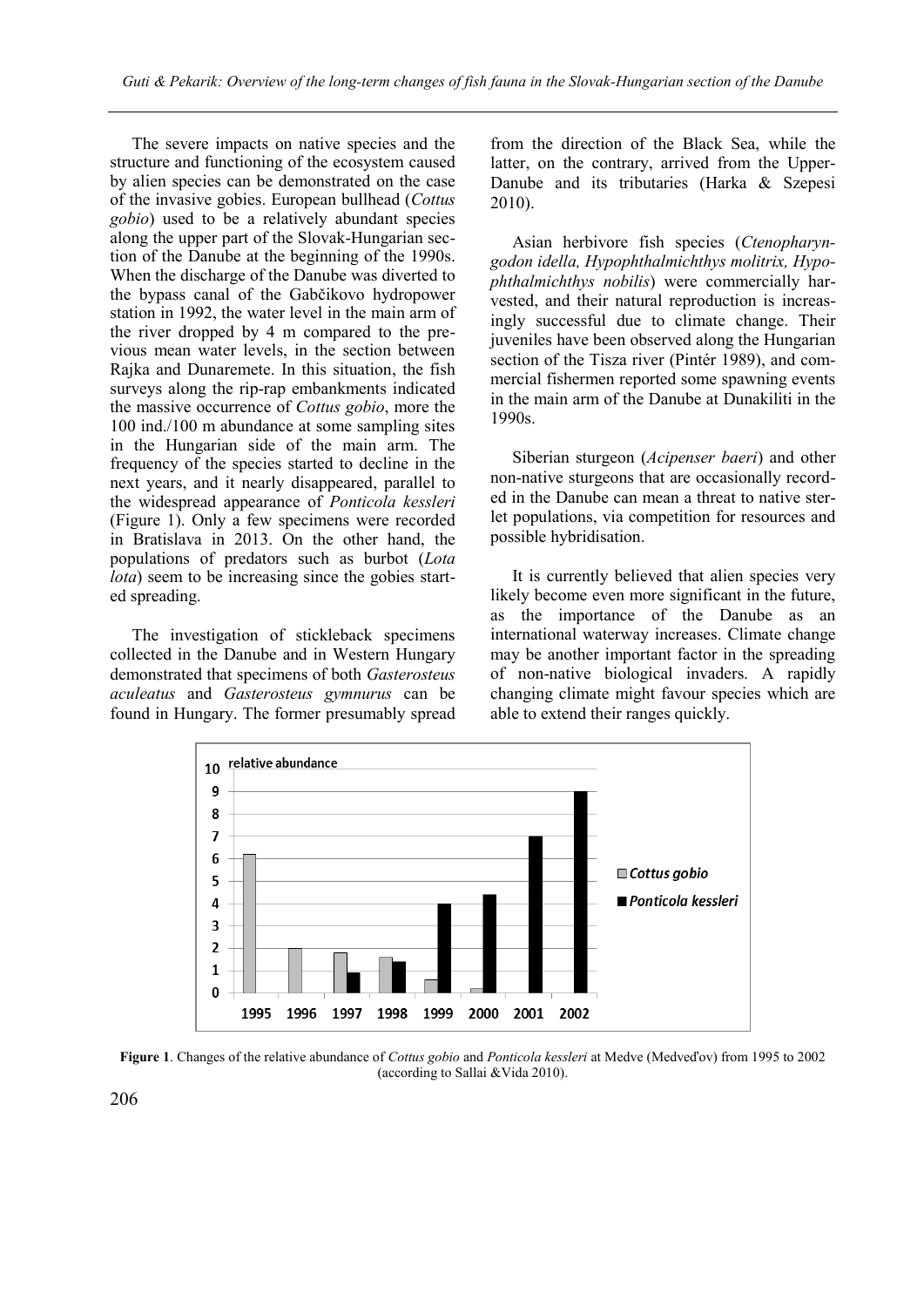**Table 1.**: Fish fauna of the Slovak-Hungarian section of the Danube. In the second (native) column, grey cells indicate periodic occurrences. In the third (alien) column, European species are indicated by grey cells and species from other continents are indicated by black cells.

| species                     | native | alien | regionally<br>extinct |
|-----------------------------|--------|-------|-----------------------|
| Eudontomyzon mariae         |        |       |                       |
| Huso huso                   |        |       |                       |
| Acipenser gueldenstaedtii   |        |       |                       |
| Acipenser nudiventris       |        |       |                       |
| Acipenser stellatus         |        |       |                       |
| Acipenser ruthenus          |        |       |                       |
| Acipenser baeri             |        |       |                       |
| Anguilla anguilla           |        |       |                       |
| Rutilus rutilus             |        |       |                       |
| Rutilus virgo               |        |       |                       |
| Rutilus meidingeri          |        |       |                       |
| Ctenopharyngodon idella     |        |       |                       |
| Scardinius erythrophthalmus |        |       |                       |
| Leuciscus leuciscus         |        |       |                       |
| Leuciscus idus              |        |       |                       |
| Squallius cephalus          |        |       |                       |
| Phoxinus phoxinus           |        |       |                       |
| Aspius aspius               |        |       |                       |
| Leucaspius delineatus       |        |       |                       |
| Alburnus alburnus           |        |       |                       |
| Alburnoides bipunctatus     |        |       |                       |
| Blicca bjoerkna             |        |       |                       |
| Abramis brama               |        |       |                       |
| <b>Ballerus</b> ballerus    |        |       |                       |
| Ballerus sapa               |        |       |                       |
| Vimba vimba                 |        |       |                       |
| Pelecus cultratus           |        |       |                       |
| Chondrostoma nasus          |        |       |                       |
| Tinca tinca                 |        |       |                       |
| <b>Barbus</b> barbus        |        |       |                       |
| Gobio obtusirostris         |        |       |                       |
| Romanogobio vladykovi       |        |       |                       |
| Romanogobio kessleri        |        |       |                       |
| Romanogobio uranoscopus     |        |       |                       |
| Pseudorasbora parva         |        |       |                       |
| Rhodeus amarus              |        |       |                       |
| Carassius carassius         |        |       |                       |

207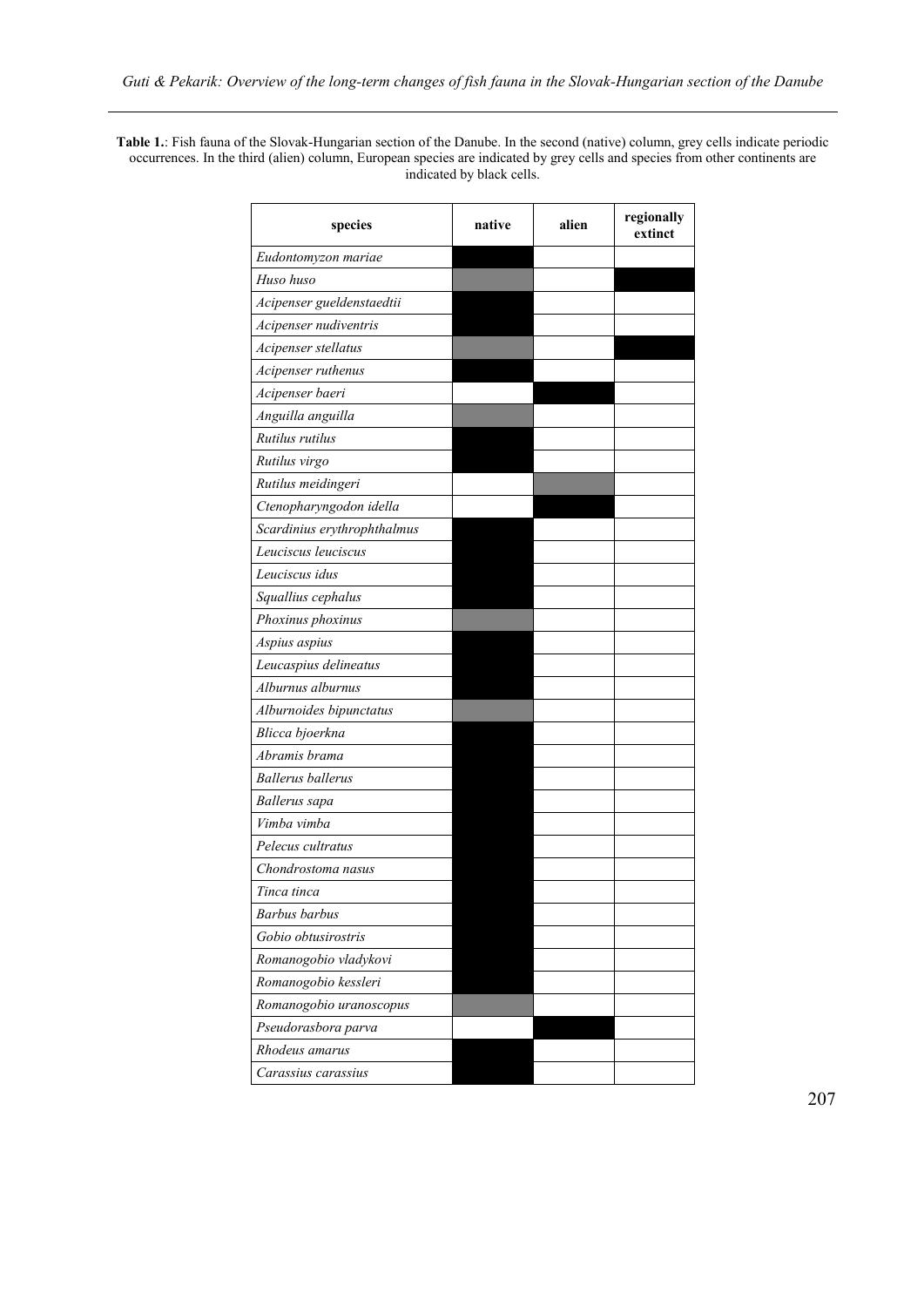| Carassius gibelio           |      |    |    |                |
|-----------------------------|------|----|----|----------------|
| Cyprinus carpio             |      |    |    |                |
| Hypophthalmichthys molitrix |      |    |    |                |
| Hypophthalmichthys nobilis  |      |    |    |                |
| Misgurnus fossilis          |      |    |    |                |
| Cobitis elongatoides        |      |    |    |                |
| Sabanejewia balcanica       |      |    |    |                |
| Sabanejawia bulgarica       |      |    |    |                |
| Barbatula barbatula         |      |    |    |                |
| Ameiurus nebulosus          |      |    |    |                |
| Ameiurus melas              |      |    |    |                |
| Silurus glanis              |      |    |    |                |
| Esox lucius                 |      |    |    |                |
| Umbra krameri               |      |    |    |                |
| Coregonus lavaretus         |      |    |    |                |
| Coregonus albula            |      |    |    |                |
| Thymallus thymallus         |      |    |    |                |
| Hucho hucho                 |      |    |    |                |
| Salvelinus fontinalis       |      |    |    |                |
| Salmo trutta                |      |    |    |                |
| Oncorhynchus mykiss         |      |    |    |                |
| Lota lota                   |      |    |    |                |
| Gasterosteus aculeatus      |      |    |    |                |
| Gasterosteus gymnurus       |      |    |    |                |
| Cottus gobio                |      |    |    |                |
| Lepomis gibbosus            |      |    |    |                |
| Micropterus salmoides       |      |    |    |                |
| Perca fluviatilis           |      |    |    |                |
| Gymnocephalus cernua        |      |    |    |                |
| Gymnocephalus baloni        |      |    |    |                |
| Gymnocephalus schraetser    |      |    |    |                |
| Sander lucioperca           |      |    |    |                |
| Sander volgensis            |      |    |    |                |
| Zingel zingel               |      |    |    |                |
| Zingel streber              |      |    |    |                |
| Babka gymnotrachelus        |      |    |    |                |
| Neogobius fluviatilis       |      |    |    |                |
| Neogobius melanostomus      |      |    |    |                |
| Ponticola kessleri          |      |    |    |                |
| Proterorhinus semilunaris   |      |    |    |                |
|                             | Sum. | 54 | 23 | $\overline{2}$ |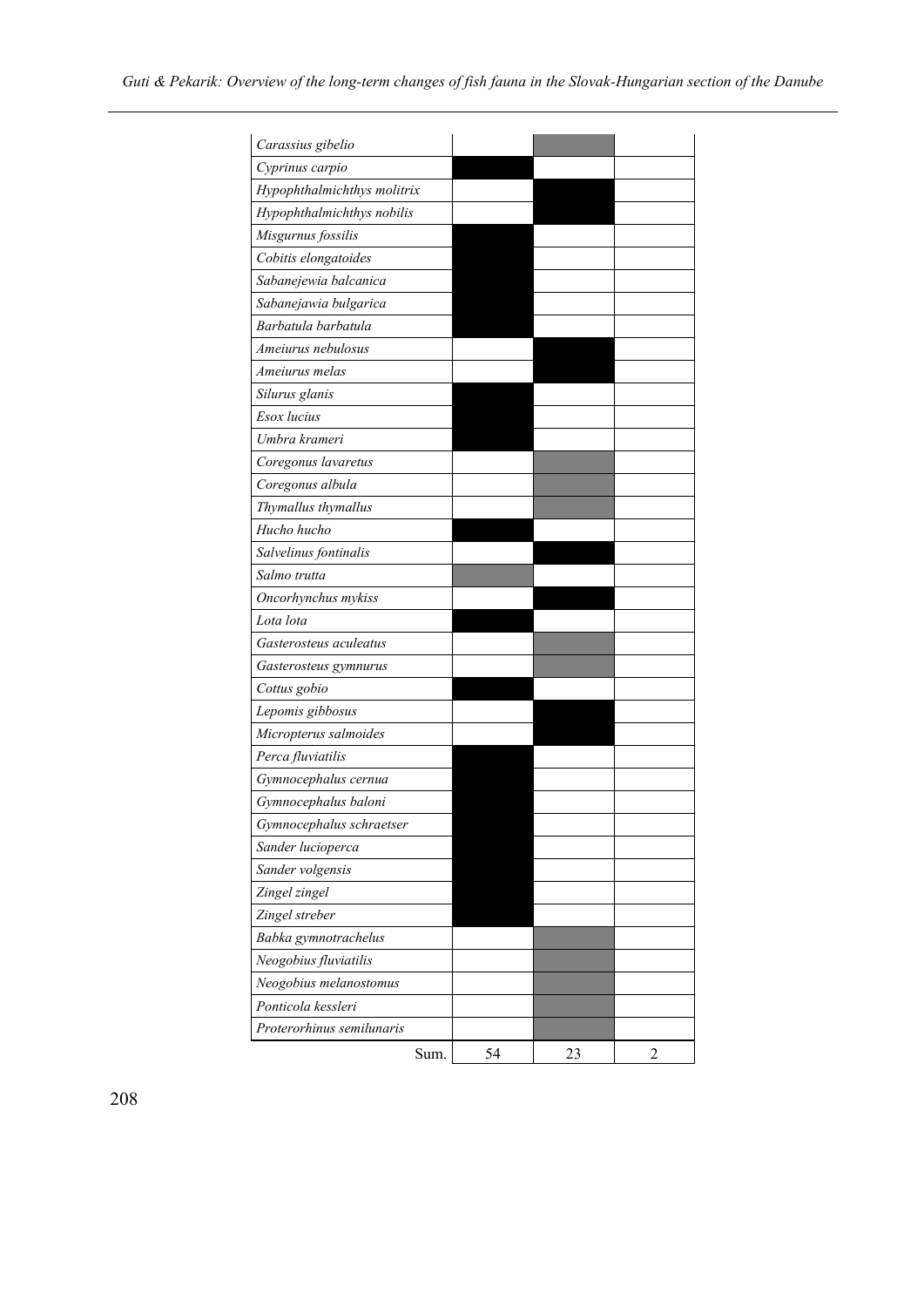#### **Endangered species**

Under the pressure of river utilisation and land use, the long-term changes of the pristine fish fauna manifested itself in species extinction, and the increase in the number of endangered and non-native fish species. Habitat loss and modification, due to river engineering, as well as fishery exploitation were the most important factors threatening the fish in the Slovak-Hungarian section of the Danube.

Over-fishing played a primary role in the decay of sturgeon species. Historical archives prove the prevalence and economic importance of sturgeon fishery in the region. For instance, in 1553, 77 specimens of great sturgeon (*Huso huso*) were caught within a day at one fishing site (Unger 1931). Catches began to decline from the  $16<sup>th</sup>$ century, and in the 19<sup>th</sup> century, sturgeon were only rarely caught in the region (Kriesch 1876, Károli 1877, Herman 1887, Khin 1957, Hensel & Holčik 1997, Guti 2008, 2014). From the Middle Danube region, anadromous species (*Huso huso*, *Acipenser stellatus, A. gueldenstaedti*) can now be regarded extinct, and ship sturgeon (*A. nudiventris*) and the non-migratory population of Danube sturgeon (*A. gueldenstaedti*) are also at the verge of extinction.

Long-standing river engineering has resulted in the loss of several important fish habitats, alterations in hydraulics, flow regime and sediment transport, as well as the interruption of longitudinal and lateral connectivity of the river-floodplain system. For potamodromous fish species (*Barbus barbus, Chondostoma nasus, Leciscus idus*, etc.), migration (between 30–300 km) means a feeding and reproduction strategy which, by reducing competition, enables the development of abundant fish populations. Interrupting the connectivity between the main arm of the Danube and the floodplain side-arms resulted in a blockage of fish migration into the floodplain spawning habitats, feeding grounds and winter refuges. This poses a serious threat to the reproductive success and recruitment of the medium distance migratory species and can lead to a decline in their populations.

From the end of the  $19<sup>th</sup>$  century, abandoned oxbows in flood-free areas of the Szigetköz floodplain have lost their direct connections with the Danube, therefore rheophilic species generally disappeared from their fish fauna, and limnophilic elements became characteristic, such as *Carassius carassius*, *Tinca tinca, Misgurnus fossilis, Umbra krameri*. Since the middle of the 1990s, water supply of the branches in the flood-free area of the Szigetköz has been directly provided from the floodplain water replenishment system. This intervention resulted in the shifting of habitat character and the dominance of eurytopic species in their fish fauna.

### **Closing remarks**

High number of endangered as well as alien species along the Slovak-Hungarian section of the Danube indicates the deterioration of ecological integrity of the fluvial hydrosystem. Conservation strategies and management of fish populations (Schiemer & Waidbacher 1992) should be orientated to the improvement of protection of the natural inshore bed structure and the remaining active floodplains with backwaters for the future, as well as to the recreation of the lateral connectivity at selected sites in the flood-free area to allow fish migrations between the main channel and the floodplain waters.

**Acknowledgements**. We would like to thank everyone for their help with the field sampling. This work was supported by the Slovak Research and Development Agency under the contract No. APVV-0820-12

#### **REFERENCES**

- ALAPY, GY. (1933): *A csallóközi halászat története*. A Nemzeti Kultúra Ismerettára, Komárom. 166 pp.
- BALON, E.K. (1967): Vyvoj ichtyofauny Dunaja, jej sucasny stav a pokus o prognozu dalsích zmien po vystavbe vodnych diel. *Biologicke prace,* 13: 1–121.
- BĂNĂRESCU, P. (1991): *Zoogeography of Fresh Waters. Vol. 2. Distribution and dispersal of freshwater animals in North America and Eurasia*. AULA-Werlag, Wiesbaden, p. 519–1091.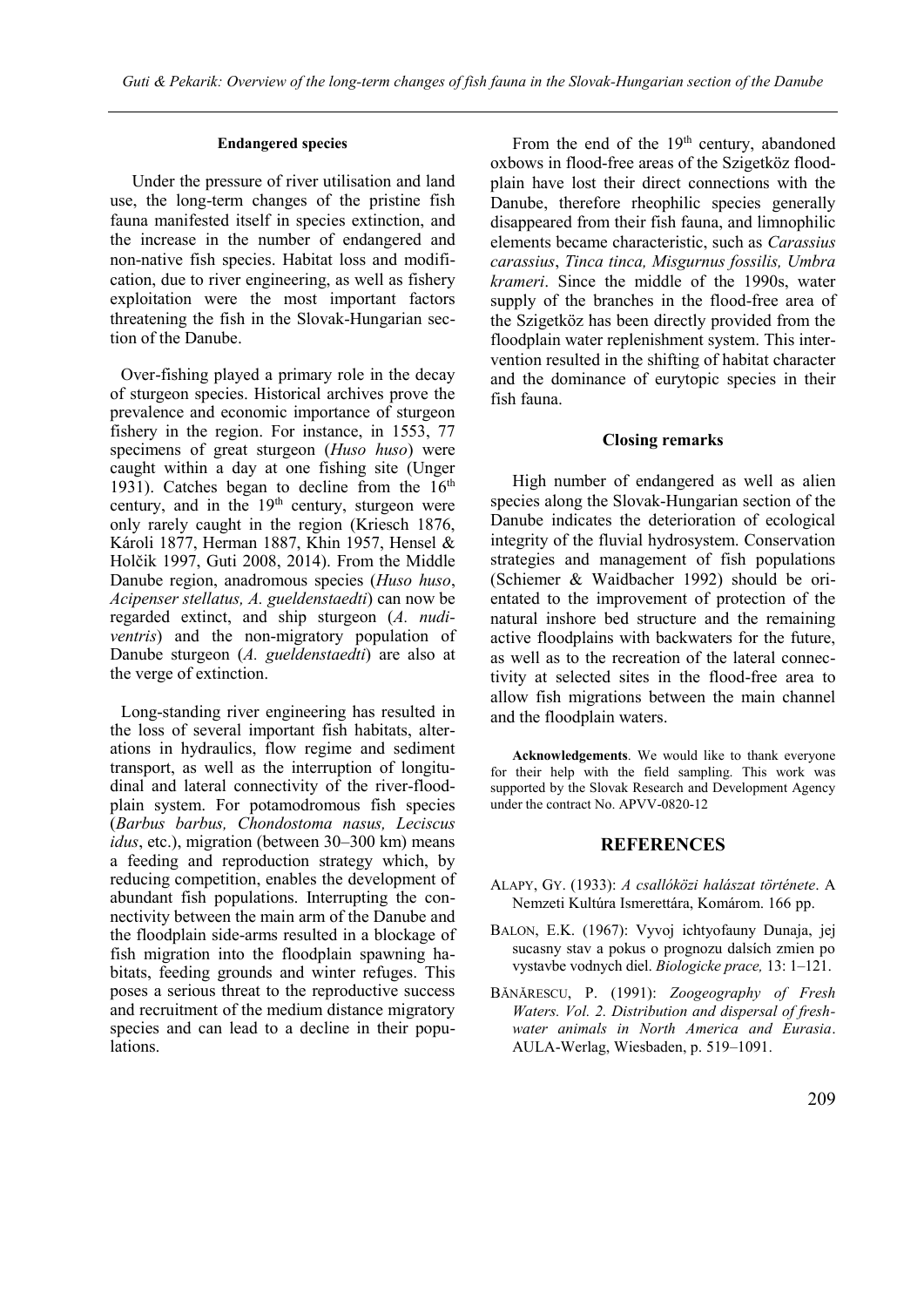- BÉL, M. (1767): Tractus de re rustica Hungaroum. De piscatione Hungarica. (Copy of the original,) translated by Deák A. in 1984) Vízügyi Dokumentációs Szolgáltató Leányvállalat Budapest, 76 pp.
- BERINKEY, L. (1960): Ichthyological Notes I. *Vertebrata Hungarica,* 2/1: 11–18.
- BERINKEY, L. (1966): *Halak - Pisces*. Akadémiai Kiadó, Budapest, 139 pp.
- ČERNÝ, J. (2006): *Monitoring Danube fish fauna and the influence of the Gabčíkovo project*. In. MUCHA, I., LISICKÝ, M. (Eds.) Slovak-Hungarian Environmental Monitoring on the Danube. Ground Water Consulting LtD, Bratislava, p. 135–142.
- GROSSINGER, J. B. (1794): *Universa Historia Physica Regni Hungariae Secundum Tria Regna Nature. Tom. III*. Posonii et Comaromii, 400 pp.
- GUTI, G. (1993): Fisheries ecology of Danube in the Szigetköz floodplain. *Opuscula Zoologica*, *Budapest,* 26: 67–75.
- Guti, G. (1997): A Duna szigetközi szakaszának halfaunája. *Halászat*, 90/3: 129–140.
- GUTI, G. (2008): Past and present status of sturgeons in Hungary and problems involving their conservation. *Fundamental and Applied Limnology Supplement 162, Large Rivers,* 18(1–2): 61–79.
- GUTI, G. (2014): Can anadromous sturgeon Populations be restored in the Middle Danube River? *Acta Zoologica Bulgarica*, Suppl. 7: 63–67.
- GYÖRE K. & JÓZSA V. (2005): A magyarországi Duna halfaunája, a középső és az alsó szakasz halászatbiológiája, halgazdálkodása. *Halászatfejlesztés,* 30: 209–269.
- HARKA, Á. & SZEPESI ZS. (2010): Hány pikófaj él Magyarországon? *Pisces Hungarici,* 4: 101–103.
- HECKEL, J. (1847): Magyarország édesvízi halainak rendszeres átnézete, jegyzetekkel s az új fajok rövid leírásával. Translated by CHYZER K. in 1863. *Magyar Orvosok és Természetvizsgálók VIII. Nagygyűlésének Évkönyve*, p. 1–24.
- HECKEL, J. & KNER, R. (1858): *Die Süsswasserfische der Östreichischen Monarchie mit Rücksicht auf die angrenzenden Länder*. W. Engelmann, Leipzig, 388 pp.
- HENSEL, K. & HOLČIK, J. (1997): Past and current status of sturgeons in the upper and middle Danube

River. *Environmental Biology of Fishes,* 48:185– 200. doi[: 10.1023/A:1007315825215](http://dx.doi.org/10.1023/A:1007315825215)

- HERMAN O. (1887): *A magyar halászat könyve. I-II*. K.M. Természettudományi Társulat, Budapest, 860 pp.
- HOLČÍK, J. (2003): Changes in the fish fauna and fisheries in the Slovak section of the Danube River: a review. *Annales de Limnologie – International Journal of Limnology,* 39/3: 177–195. doi[: 10.1051/limn/2003015](https://doi.org/10.1051/limn/2003015)
- HOLCIK, J., BASTL, I., ERTL, M. & VRANOWSKY, M. (1981): Hydrobiology and ichthyology of the Czechoslovak Danube in relation to predicted changes after the construction of the Gabcikovo— Nagymaros River Barrage System. *Práce Laboratoria rybárstva a hydrobiologie,* 3: 19–158.
- JANCSÓ, K. & TÓTH J. (1987): *A kisalföldi Duna-szakasz és a kapcsolódó mellékvizek halai és halászata*. In. Dvihally Zs. A kisalföldi Duna-szakasz ökológiája. VEAB, p. 162–192.
- KÁROLI, J. (1877): A Duna halóriásai. *Természetrajzi Füzetek*, 1: 77–81.
- KERN, K. & A. ZINKE (2000): *Rehabilitation of the Danube in the reach affected by the hydropower system of Gabcikovo*. In. KOVÁCS GY. (Ed.) Proceedings of the International Symposium for Living Rivers: River rehabilitation of international waterways. Hungarian Academy of Sciences, Budapest. p. 130–139.
- KHIN, A. (1957): A magyar vizák története. *Mezőgazdasági Múzeum Füzetei,* 2: 1–24.
- KORNHUBER, G. A. (1863): Bemerkungen über das Vorkommen der Fische um Pressburg und an einigen anderen Orten Ungarns. *Correspondenzblatt des Vereins für Naturkunde zu Pressburg,* 2: 205–213.
- KOVÁČ, V. (2015): *Current status of fish communities in the Danube*. In. LISKA, I. (Ed.) The Danube River Basin, Handbvook of Environmental Chemistry, Springer-Verlag Berlin Heidelberg, p. 359–388. doi: [10.1007/698\\_2015\\_377](http://dx.doi.org/10.1007/698_2015_377)
- KRAMER, G.H. (1756): *Elenchvs Vegetabilivm et Animalivm per Avstriam Inferiorem Observatorivm Sistens ea in Classes et Ordines Genera et Species.* Redacta Aulae Typographi & Bibliopolae, Viennae, Pragae et Tergesti, 401 pp.